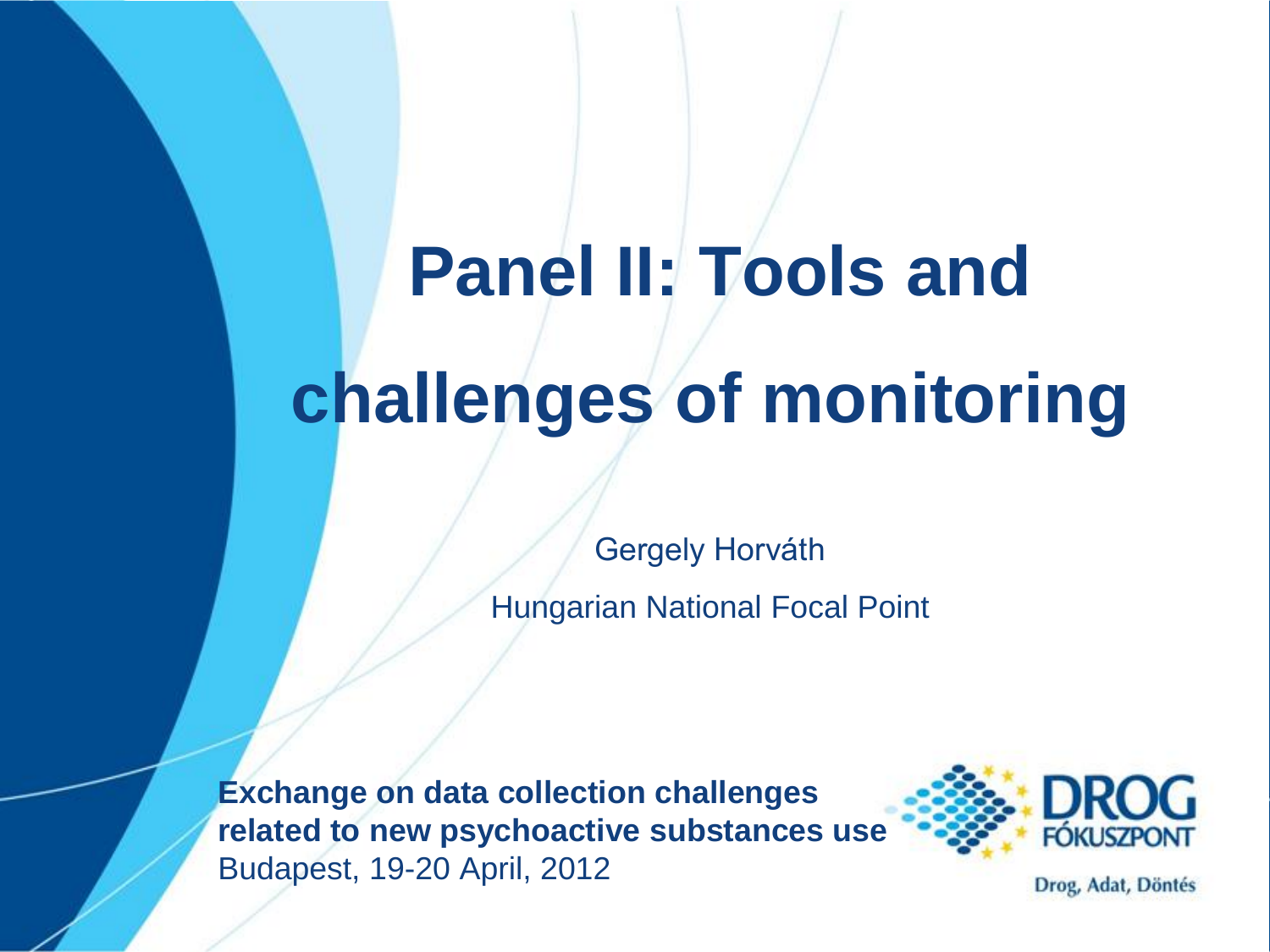### **Aim of this panel**

*The aim of this panel is to identify challenges and problems that Focal Points face when collecting and analyzing data on NPS.*

Your contribution may include various issues about:

data sources (key indicators); data collection tools, categorisation problems; problems with European/international, national (case) definitions; interpretation problems, any other challenges.

Try to focus on collecting problems only, we will solve them tomorrow! *(>> Section III: New approaches in monitoring and data collection)*

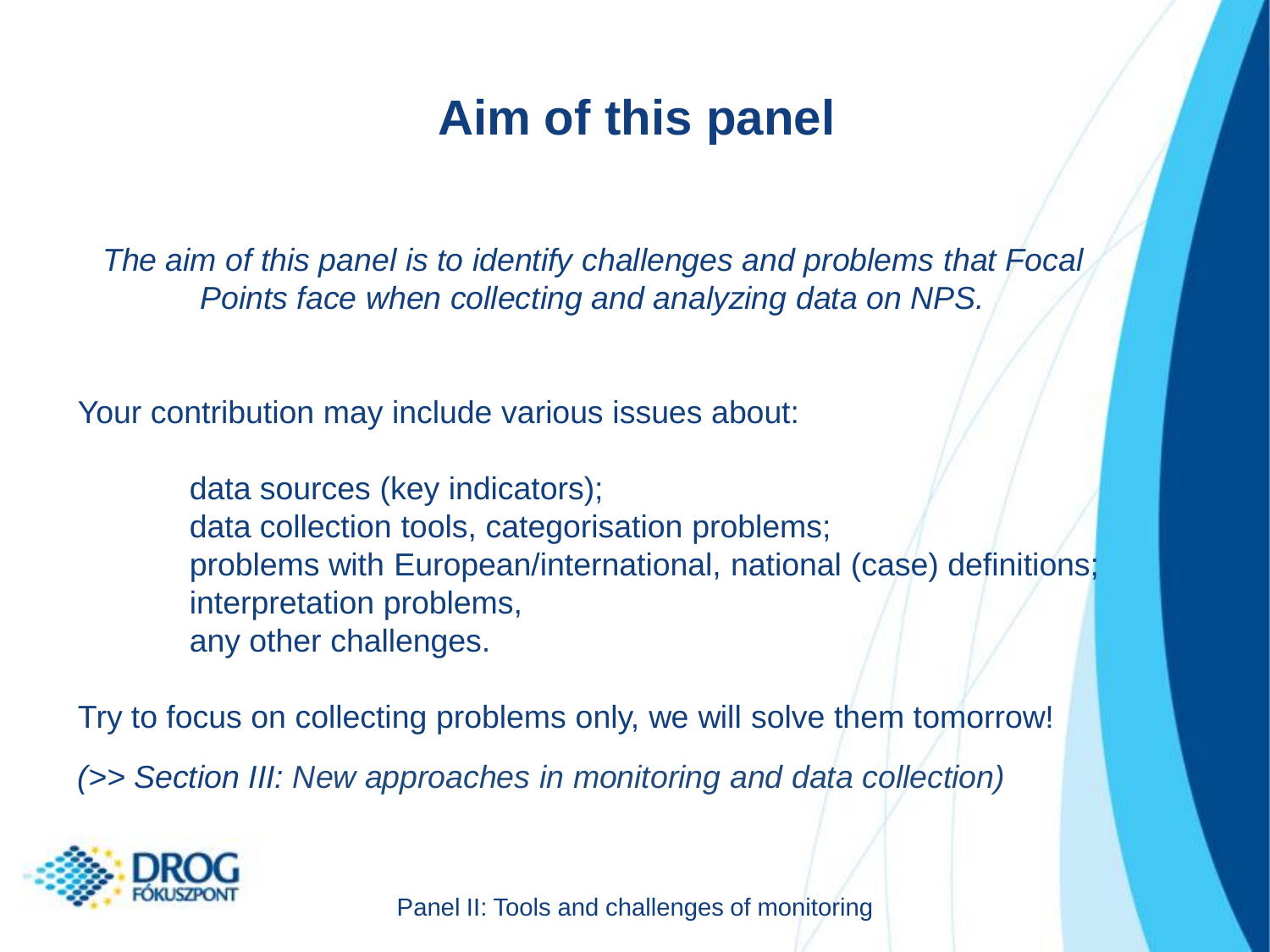### **Data sources**

Reliable, valid infos about NPS come only from the

Early warning system (EWS)

Police seizure data

because of the exact analytical chemistry and detection of NPS in substances.

Other infos are based on 1) self-reporting or 2) data of limited validity (e.g. detection in biological samples).

Data collection tools – mostly the yearly 'routine' tools – were / are inflexible to follow the emergence of the NPS.

- > slow technical process of changing a data collection tool
- > NPS appear and disappear so quickly that those tools cannot follow
- > present categories are inadequate
- > validity is limited due to self-reporting,

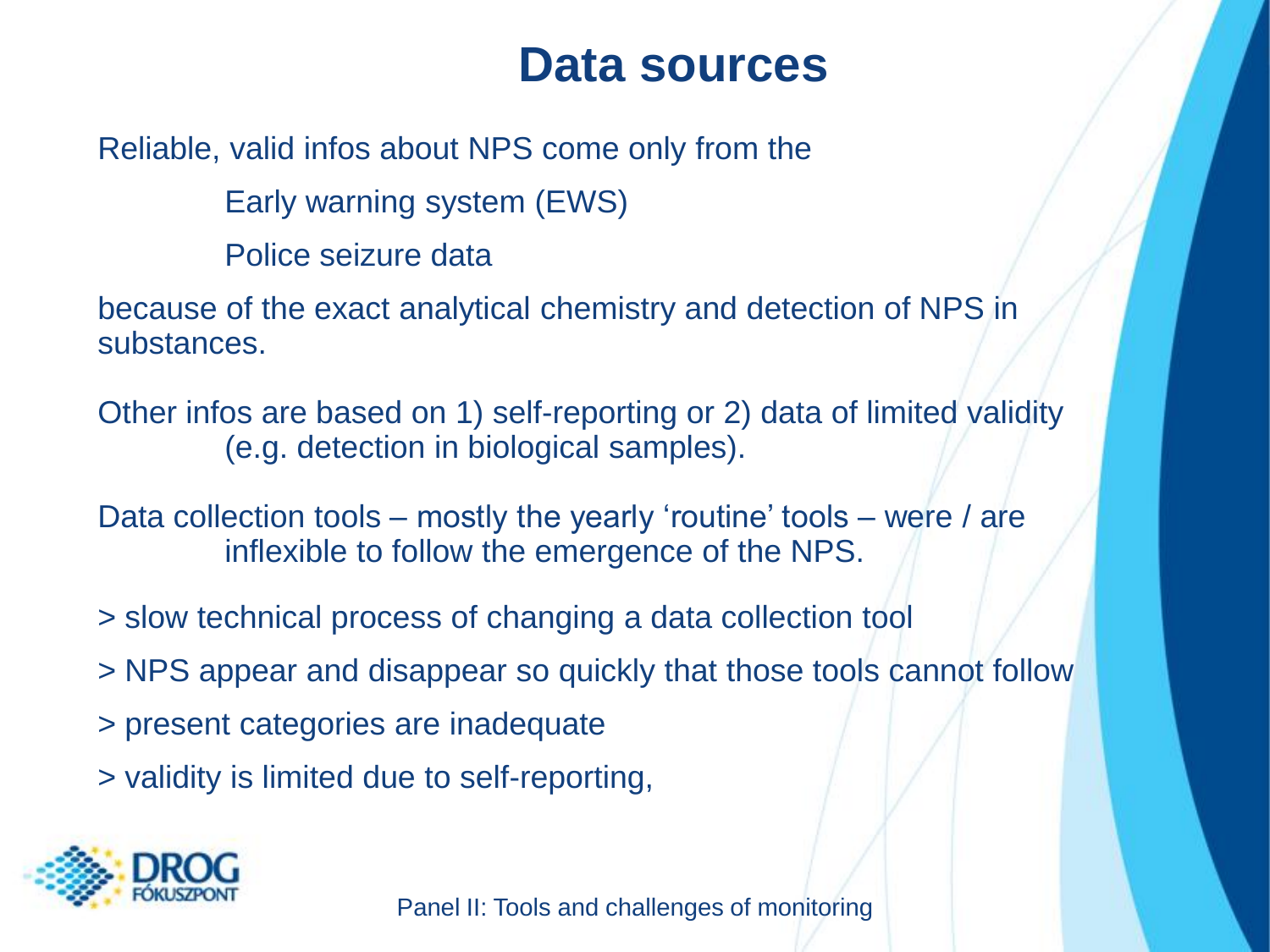### **Unknown substances – unknown mixtures**

#### General population survey (GPS)

Have you used meow-meow in the last 12 months? Have you used any white powder in the last 30 days? Have you ever bought any legal highs in a shop / online?

>> tools revision, street names, language and question forming, reference periods, sampling, substance

Treatment data (TDI)

Self reported primary / secondary drugs

Polydrug use definition / changing active substances

Users guess what they use, but it can be anything!

> can change within a year of reporting (both: substance, pattern)

 $\geq$  substance that causes "the most problems" cannot be identified

> categorising new drugs can be problematic (e.g. other stimulants) when reporting

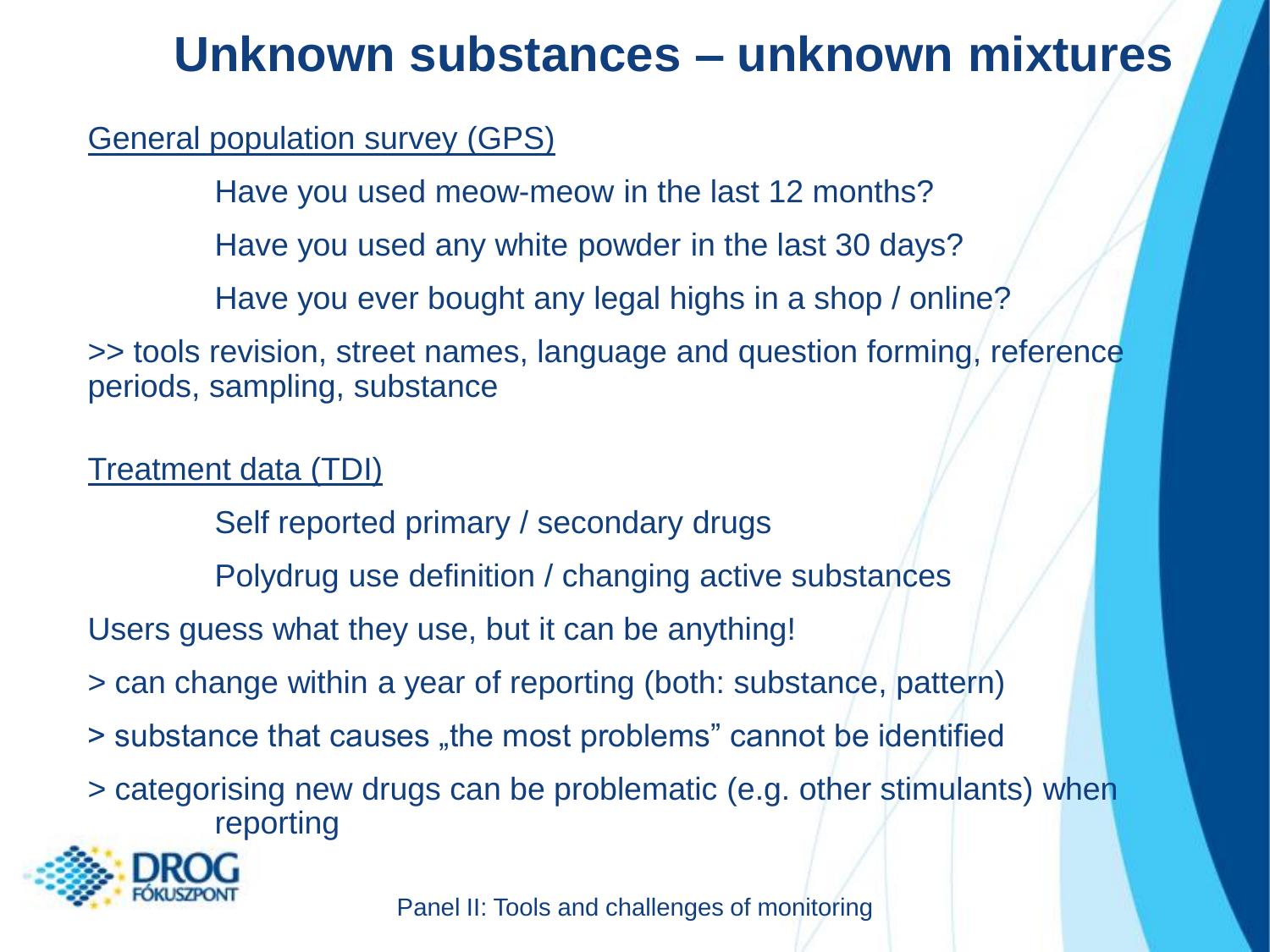### **Unknown substances – unknown mixtures**

>> problems with self-reporting, street names

Self-reporting is not reliable:

Users do not know what they use Dealers do not know what they sell Doctors do not know what to treat

Affected areas, indicators:

General population survey (GPS) Treatment data (TDI) Street prices – online prices Drug-related infectios diseases (DRID) Drug law offences – for those that are illegal

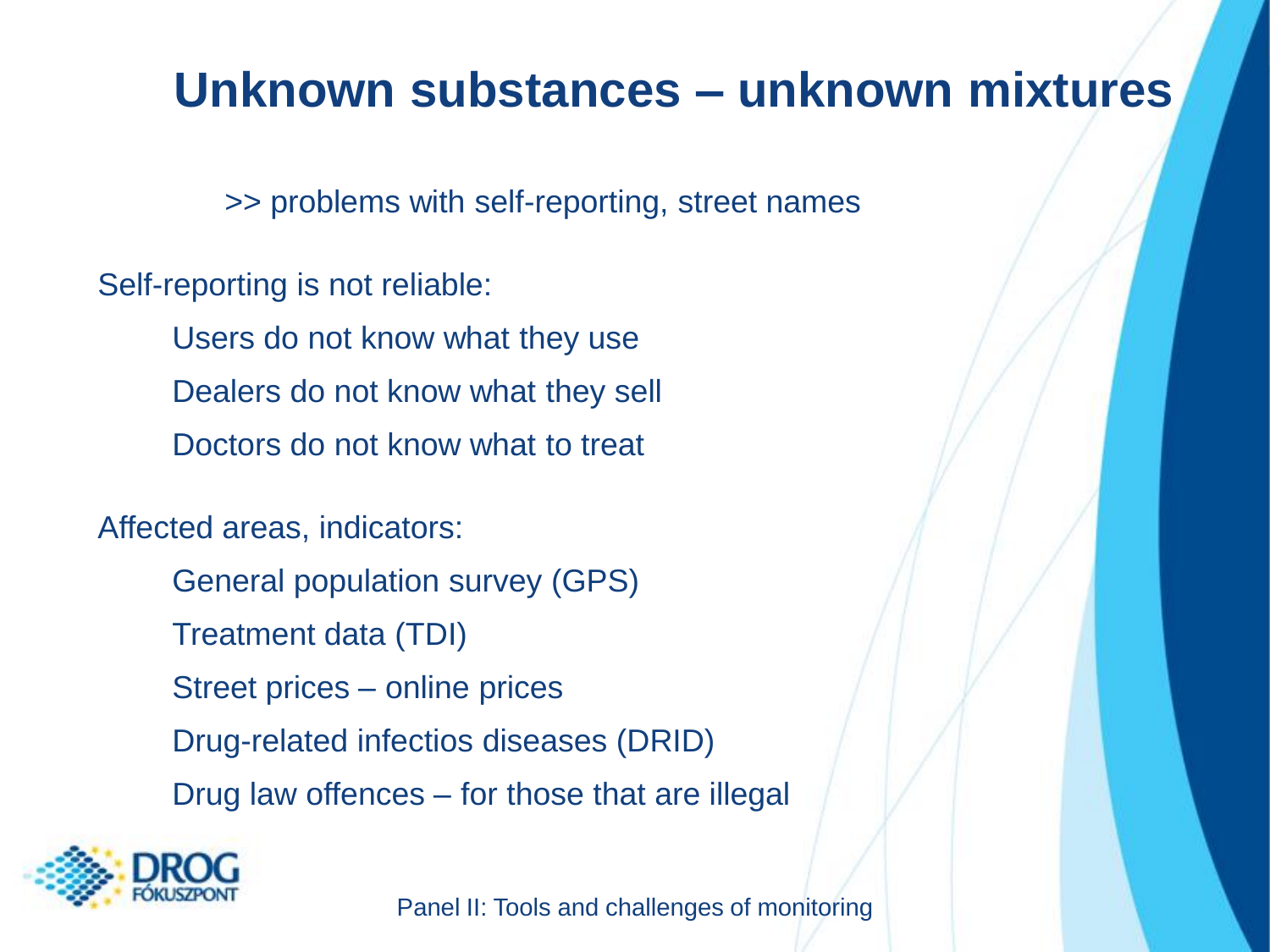### **Legal status – drug-related...?**

#### Drug-related mortality (DRD)

- > We do not report on deaths related to legal drugs Will we?
- > Limited infos on metabolism, cross-reactions, problems with analytics
- > Missing reference substances, technical infos and financing for new and quickly changing drugs > labs may not detect NPS
- > Limited info on toxicity (direct deaths)
- > Limited infos on long-term somatic effects (indirect deaths un(der)reported)

#### **Other forenzic issues**

- > Substances may be detected, that is presence in biological samples but influence / role of the NPS in a situation (e.g. road accident, violent crime) is not clear
- > Quasi compulsory treatment > NPS arenot illegal thus no reference to treatment

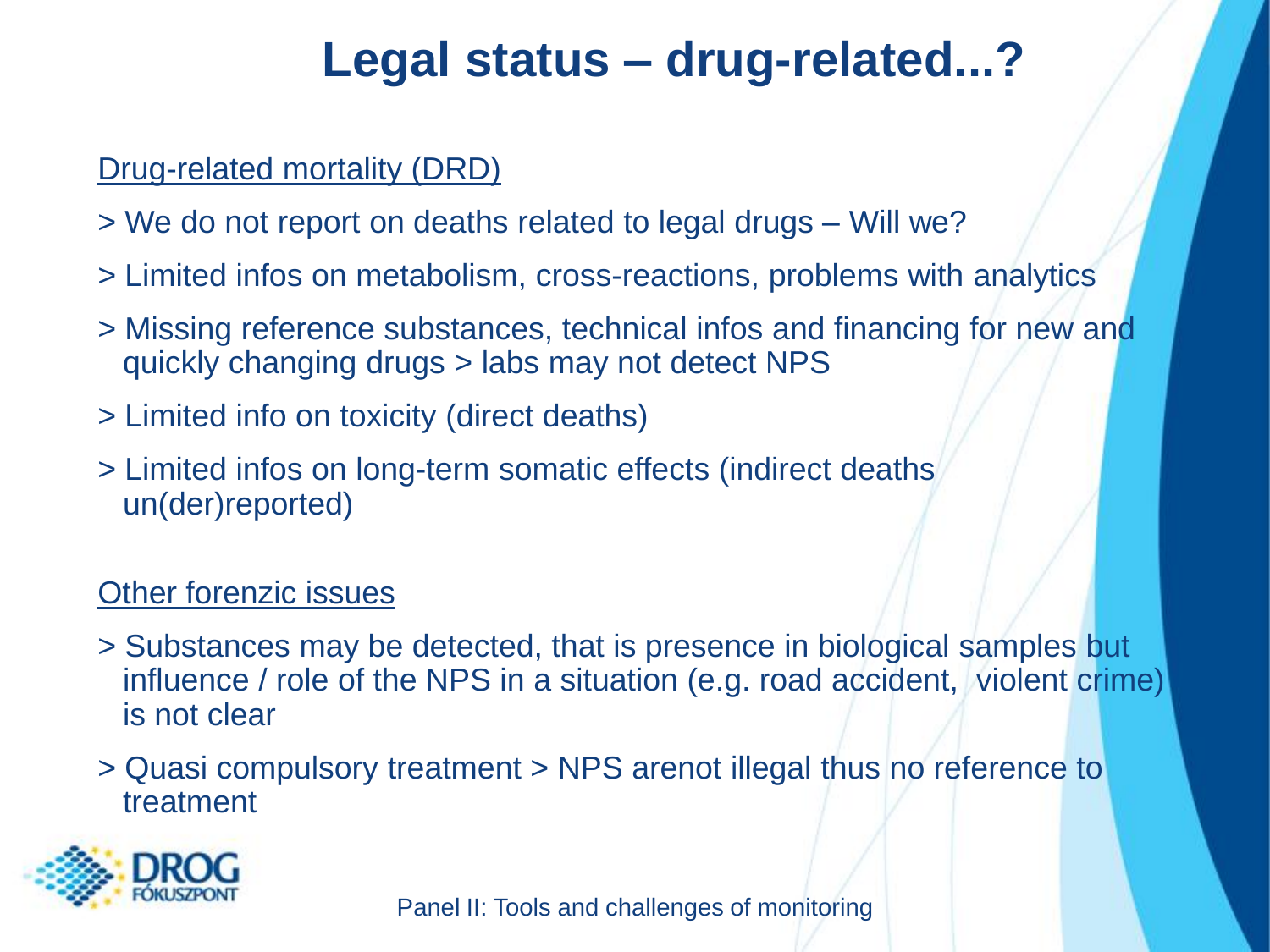### **Legal status – drug-related...?**

#### Problem drug use (PDU)

*'Problem drug use is defined as 'injecting drug use or long-duration/regular use of opioids, cocaine and/or amphetamines' - EMCDDA def.* 

- > Theoretical definition now does not include NPS e.g. cathinones
- > New PDU concept? Work definitions?
- > Injecting any drugs is included but that is only part of the phenomenon

> NPS may be more clean / stronger than classical drugs (e.g. strong synthetic cannabinoids, cathinones without cutting agents)

>> NPS use can be as problematic as those

> When estimating the number of the hidden population of problematic drug users police datasets may be of limited use

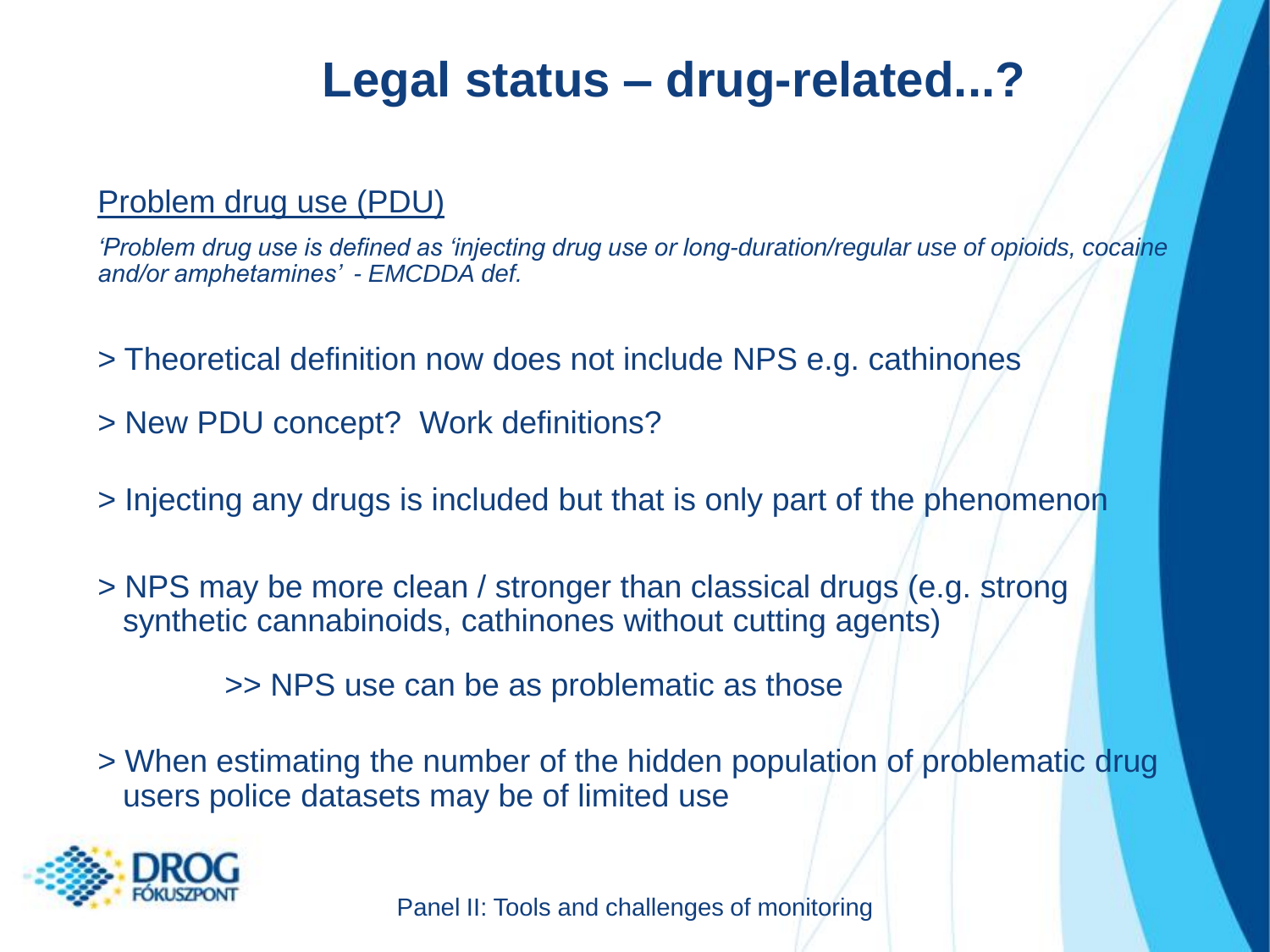### **Interpretation problems**

Inflexible categories in national and EMCDDA data collection tools

>> growing case numbers in categories 'other drugs', 'other stimulants', 'not elsewhere classified'

>> Police arrest figures may decrease

>> No ICD-10 specific categories, no T-codes for poisoning

*Consequence I: Underreporting*

Difficulties in time series analyses >> changing to NPS influences time series analyses >> changing in categories, case definitions

*Consequence II: Misinterpretation* 

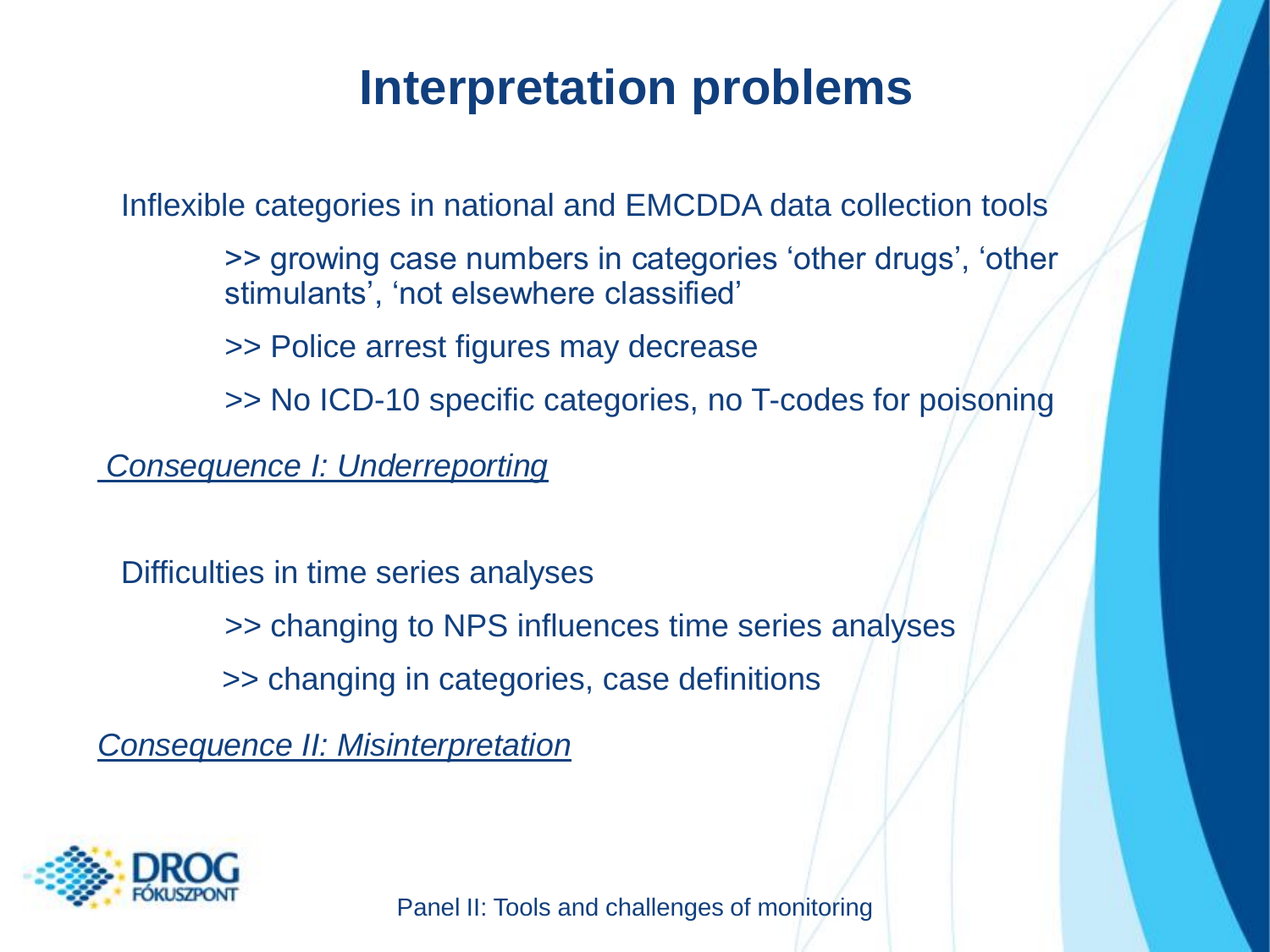### **Example for the 'interpretation issue'**

Prevalence of HCV among IDUs by the injected drug From 2009 to 2011 many heroin users changed to cathinones The national prevalence rate is stable >> increase among non-opioid injectors, decrease among heroin users ? >> not HCV prevalence changed but the primarily injected drug!

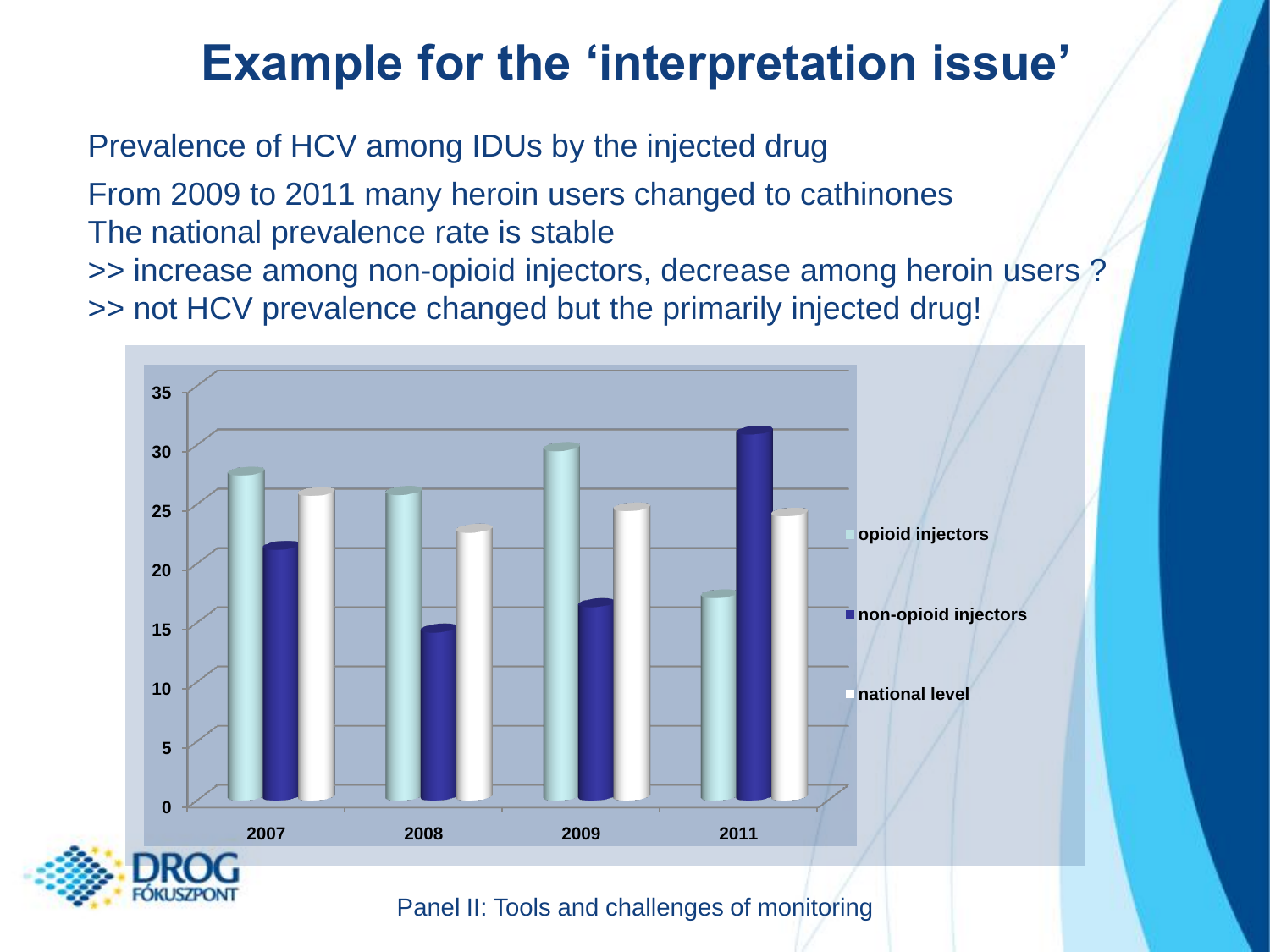## Thank you for your attention!

horvath.gergely@oek.antsz.hu

www.drogfokuszpont.hu